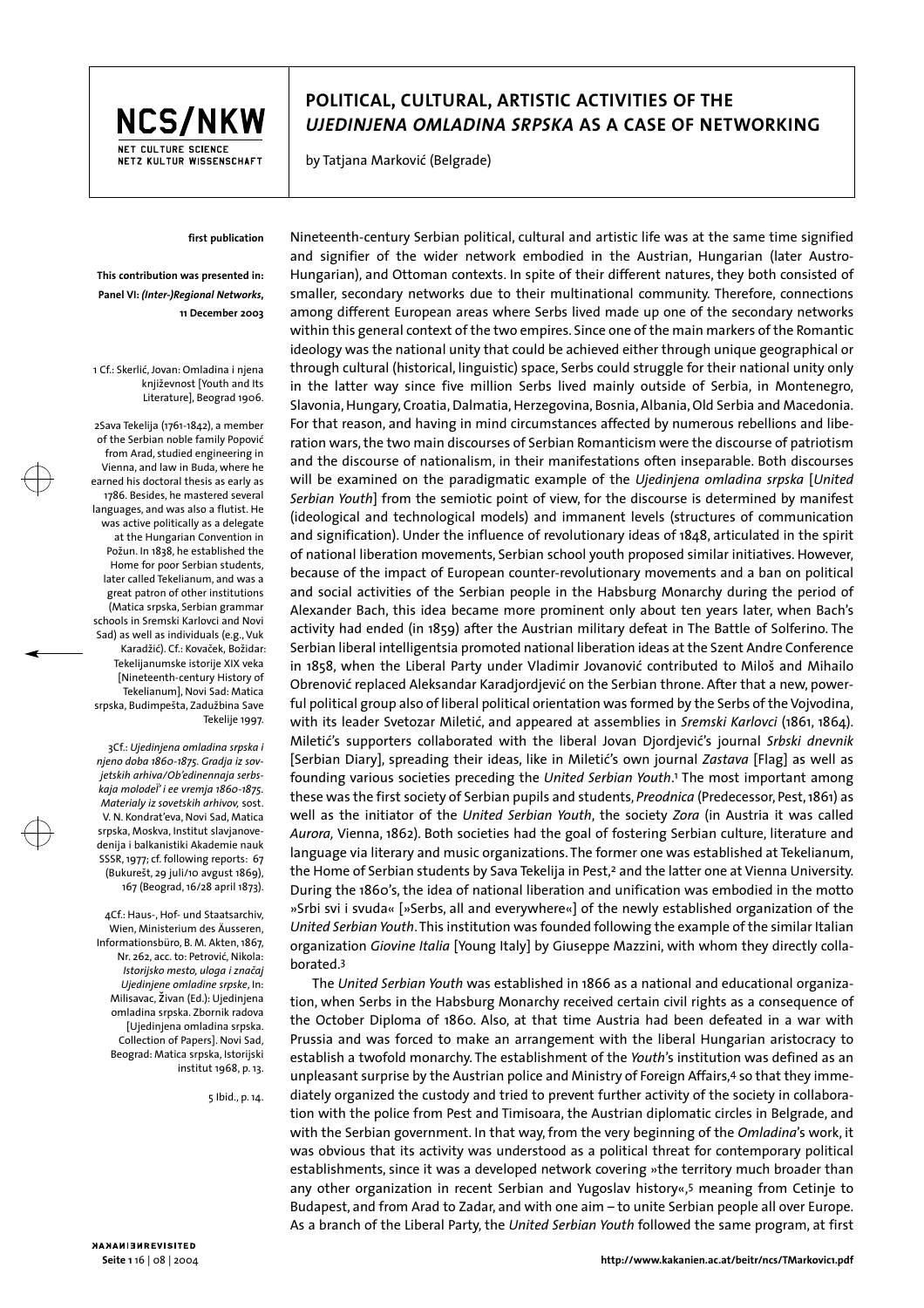

6 Cf.: *Ujedinjena omladina srpska i njeno doba 1860-1875*. Reports Nos. 111, 121, 127, 128, 129, 130.

7Both manuscripts of the United Serbian Youth Constitution and printed concert program are preserved in the archive of Matica srpska: Rukopisno odeljenje, Fond »Ujedinjena omladina srpska«, M.11322, M.11406, M.13826.

8 Cf.: Miljković-Katić, Bojana: Struktura gradskog stanovništva Srbije sredinom XIX veka [Structure of the Serbian Citizens in the middle of the 19th century]. Beograd: Istorijski institut 2002.

9*Srbija, političko-ekonomski list* [Serbian political economy journal], III/98, 4/23. VIII 1869.

supporting the politics of the Prince Mihailo Obrenović, and afterwards in opposition to his foreign politics, which was based on diplomatic negotiations instead of direct struggle. Therefore, two streams – bourgeois-liberal and revolutionary-democratic – were formed in opposition to each other and, unfortunately, this conflict caused an official ban six years later by reactionary forces, embodied by the Serbian Regency. The main cause of the conflict was a way of solving of the ›Orientalische Frage‹. Related to that,*Omladina* was very active in its pursuance to organize an uprising in Bosnia, which was carefully watched by police reports of Austrian, Hungarian, Russian, Serbian governments.6

The *United Serbian Youth* was one of many examples of networking among Serbian citizens from various areas by means of the institutionalization of their places of gathering; such were universities, schools, cultural-educational and literary societies as well as choral societies and professional bourgeois associations of merchants, and teachers. In order to accomplish the strongest possible connections among all Serbs within the primary network, the *United Serbian Youth* organized annual meetings as political, cultural and artistic manifestations, including concerts; reading and reciting excerpts from novels, poetry, drama; gymnastics, all performed by numerous literary, music, and choral societies of Serbian youth from Vojvodina and other parts of Austro-Hungarian and Ottoman Empires, confirming its primary communicative role. Thus, the *United Serbian Youth* could be examined as a cross section of the entire system of networks, the very process of networking, taking into consideration the networks of European youth organizations, Serbian institutions from all over Europe, Serbian cultural network spreading from Vienna toward Pest and Novi Sad and Belgrade in the context of culture of the German-speaking countries, the network of institutions inside the *United Serbian Youth*, the network of individual persons who collaborated with it, music networks, networks of literary and philosophy/aesthetical directions and linguistic networks (multilingual communication). The last – linguistic – networks can be illustrated by two examples: one is the Constitution of the organization, written in both Serbian and Hungarian, and the other is the concert program of the Serbian academic choral society *Zora* from Vienna, consisting of Serbian students at the Vienna University, printed in German and Serbian languages.7

The first annual meeting of the *United Serbian Youth* took place in 1866 in Novi Sad with the participation of sixteen literary and choral societies.This organization played a very important, even a key role in the political life of Serbs in all mentioned secondary networks, highly developing structures of communication. The stress on the role of structures of communication is a result of the historical circumstances in Serbia. Namely, Serbian intelligentsia lived mainly outside of the country, and the majority of people living in Serbia itself were peasants. A bourgeois class was being formed in the cities under the influence of bourgeois Serbs from Vojvodina.8 It was necessary to work hard on the education of common people, which was the part of a wider struggle for national identity. Consequently, Enlightenment ideas were very strongly present in the Romantic period and they were transmitted in the first place via structures of communication.

The motivation and aims of the *United Serbian Youth* are explained in an interesting way showing the presence of Romantic rhetorical Leitthemen in the proclamation of the fourth annual meeting (1869):

Several excellent Serbian younger patriots, enthusiastic about freedom and education, expressed their idea how our dispersed people could establish a literary-educational union, at least of younger generations. This idea has been present among us in different ways… especially since the world war in 1848, when people awoke everywhere and began work harder on their national and human rights. Excellent Serbian sons started establishing youth societies with noble tendency to revive Serbian consciousness everywhere… And exactly in the Spring of 1866, while the enemies made plans that Austria would require (annex) Bosnia and Herzegovina in exchange for Venice that should be given to Italy, at that time youth society Zora appeared with their patriotic invitation to all societies and all aware Serbs who have strength to work on education and salvation of their people, in order to come to Novi Sad on Assumption. Like thunder, that invitation flew through all regions where Serbs lived and enthusiastic younger advocates of idea of unifying... made a move to this gathering of all Serbs, the first one after 500 years.9

The work of the *United Serbian Youth* can be examined mainly through investigation of their annual meetings. They included considering and reconsidering the constitution, rules, reports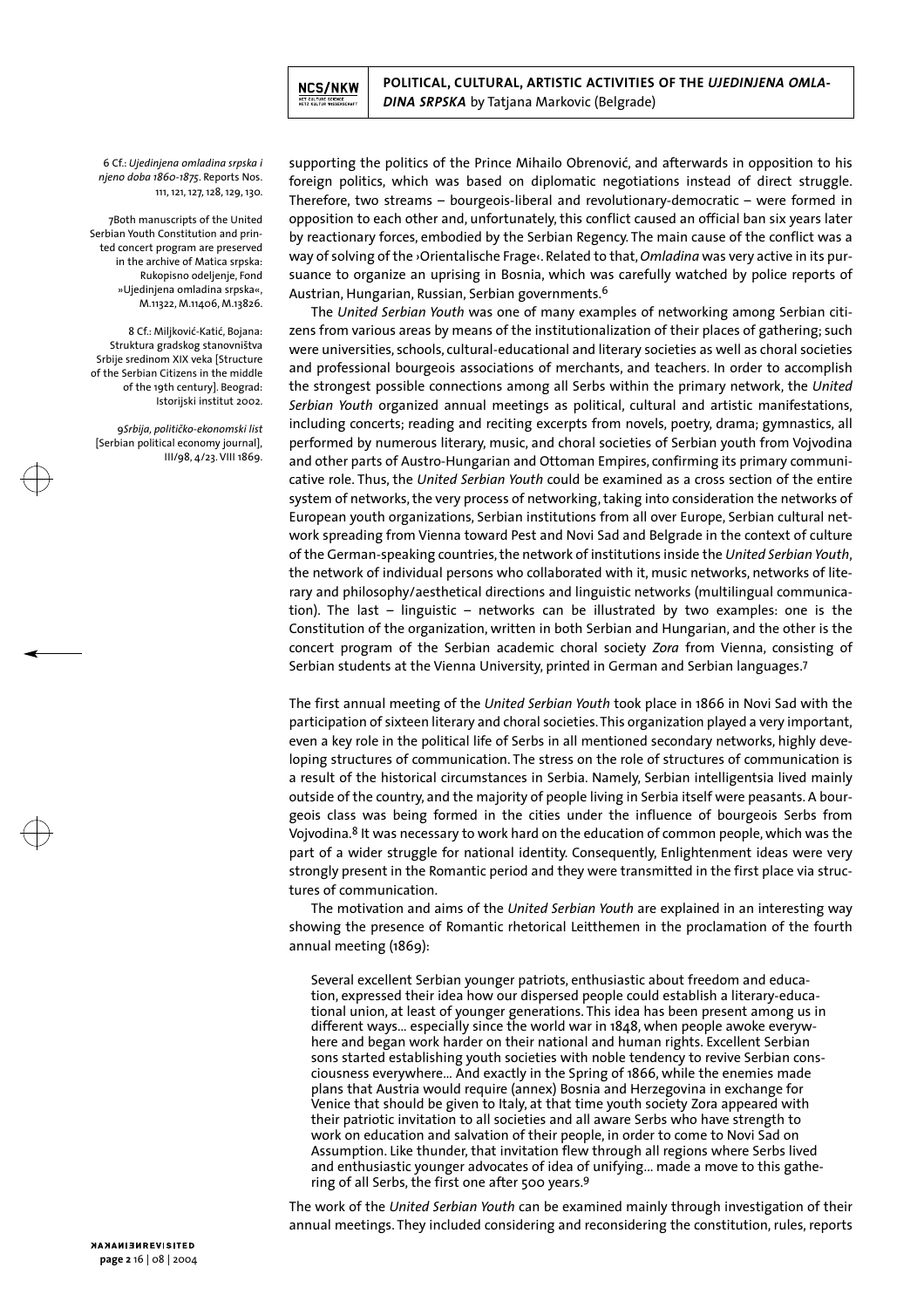

10 *Zastava*, dodatak [The Flag, appendix] No. 20, Novi Sad 1866.

11Poziv na pretplatu na list što će izlaziti pod imenom »Mlada Srbadija« [Call for subscription for the journal that will be published under the name *Young Serbs*],Novi Sad 14. 9. 1869. The proclamation was intoned rather dramatically with expression of strong patriotic feelings.

12 Uredništvo, »Pristup«, Mlada Srbadija, list Ujedinjene omladine srpske za književnost i nauku [Young Serbia, Journal of the United Serbian Youth for Literature and Sciences], Vol. I, No.1, Novi Sad: 15 April 1870.

of the previous year, debates among local councils, and also different boards (for science, literature, economy, art) as well as theater plays, stage music, and concerts. Basic ideological directions of the *USY* – more precisely, nine fundamental paragraphs of the constitution – were defined at the first meeting in August 1866 in Novi Sad:<sup>10</sup>

- 1. The Serbian youth forms a union.
- 2. Its task is to improve itself, to awaken national life in every respect, supporting the work of the church, school and scholarly societies, and to contribute to improving financial state of common people.
- 3. The youth will fulfill that aim by studying people, spreading science and art.
- 4. For that reason, the youth will have their annual meetings and give reports about the results of mentioned studying, about folk literature, society, and finances, and will make farther plans for their actions according to the aims. Annual meetings will take place always in different places.
- 5. The youth will inform everyone about its work by publishing reports in the herald called *Omladinska zajednica* [Youth Community], where also articles and essays will be published.
- 6. Spreading science and arts will be fulfilled by publishing popular books on different topics related to the folk life, public lectures, concerts (*besede*), theater plays. There was an additional suggestion that, before all, the United Youth should organize evening schools »in an American way« in order to overcome illiteracy.
- 7. Every member of the organization promises to be active in his own circle and in accordance with his possibilities.
- 8. At every meeting a literary and a choral society will be chosen to serve for a year as councils for literary and financial tasks. At the first meeting, Serbian youth society from Vienna University *Zora* and the First Belgrade Choral Society were chosen.
- 9. Every person or institution who gives the annual contribution for publishing books (2 forints or one ruble) will receive all books published by the *USY* during that year..

Judging by the preserved records and reports, the main committee of the *United Serbian Youth*, consisting of the most distinguished authors, politicians (Laza Kostić, Antonije Hadžić, Jovan Jovanović Zmaj, Vladimir Jovanović, Svetozar Miletić, Svetozar Marković), met often, sometimes even twice or three times per week, working on current jobs (reviewing submitted articles, answering on numerous letters). They also defined special rules according to the actual situation, in collaboration with local committees. Besides, they developed strategies for surmounting different obstacles, such as insufficient number of subscribers to the planned literary magazine *Mlada Srbadija* (Young Serbs, 1870-1872), for instance.11 As it was held in the introductory text of the first issue of this journal, the *United Serbian Youth* fulfilled its aims through its meetings, publications, public unification (as a strategy of networking!), and education.12

Until 1871, when Hungarian authorities banned further work of the *United Serbian Youth*, primarily because of their successful struggle for union of Serbs from different countries and areas, annual meetings took place both inside and outside of Serbia (in Novi Sad, Belgrade, Veliki Bečkerek, Kikinda, Novi Sad, Vršac). In that way, every annual meeting represented a network itself, or, a cross-section of the primary network and the secondary ones.

The institutional network was made up of numerous societies, and it may now be reconstructed on the basis of archival documents for the first time, so they require more attention in future research. From its foundation, the *United Serbian Youth* understandably tended to expand the scope of its work and influence and sent an official invitation to numerous institutions. They received answers – many of which are preserved in the *Matica srpska Archive* in Novi Sad – that were sent to the main committee in Novi Sad from Belgrade, Kikinda, Sombor, Pest, Kecskemét, Sentomas, Vienna, Zadar and Berlin. In these and many other cities and towns there worked both local committees, such as the teachers' section from Novi Sad or the music/choral section from Velika Kikinda, and different national societies that had remained mainly unknown until now. Among them are, for instance, Serbian societies in Szeged – *Dru*š*tvo u*č*e*ć*i se Srbalja* [Society of Educated Serbs] (1843-1848, with an interruption in 1843- 44), *Sloga* [Harmony] (1863-1868, when the letter was written; the continuation of previous society), in Sentomas the newly-founded *Serbian Youth's Choral Society* (March 1868), in Berlin

NANAMISMPEVISITED **page 3** 16 | 08 | 2004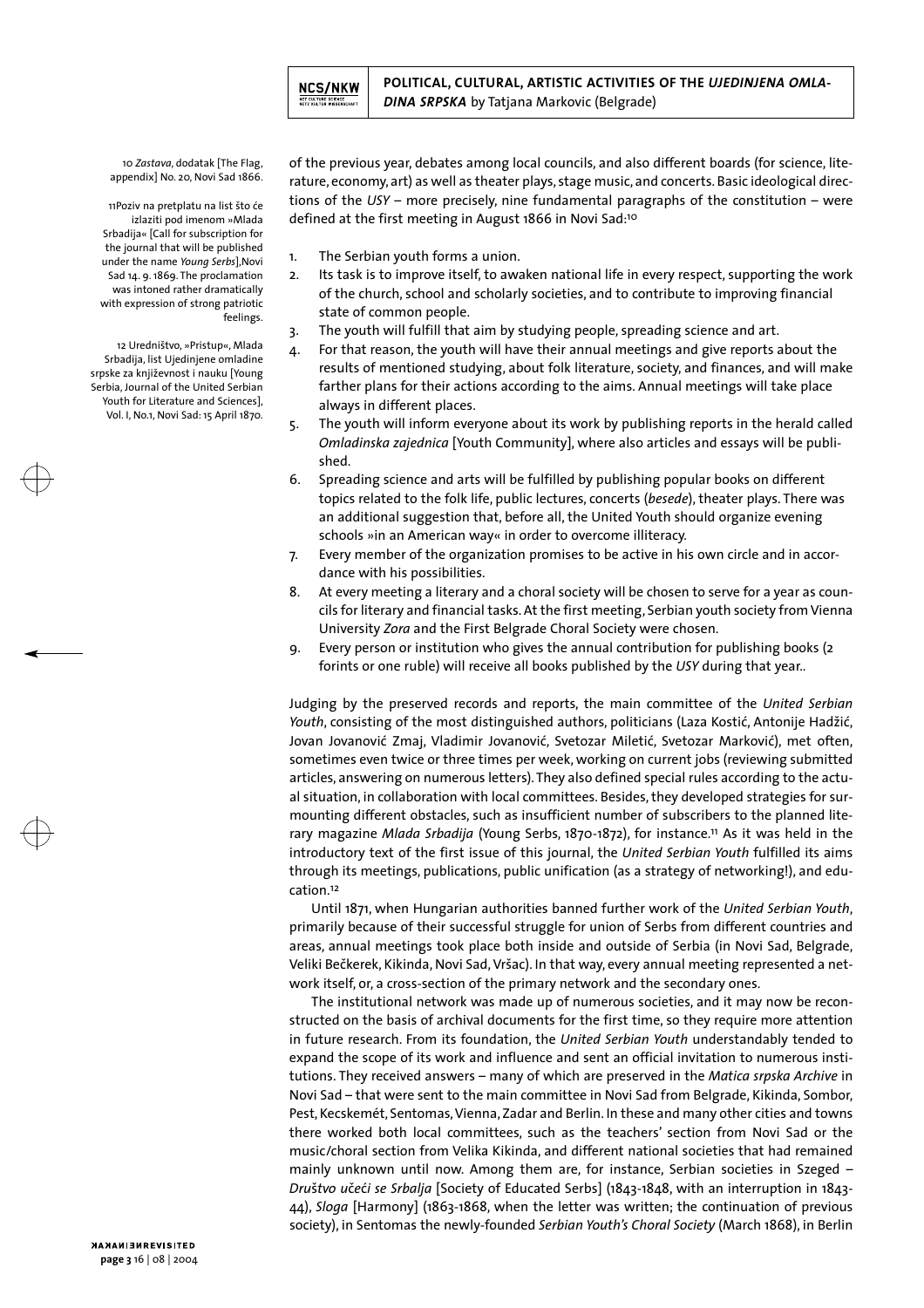

13 Berlin, 2.4.1868, M 11335.

14 Zadar, 5.5.1872, M.11423; Szeged, 26. 7. 1868, M.11349.

15 Šta će biti za vreme Šeste omladinske skupštine u Vršcu [What will happen during the Sixth Youth Meeting in Vršac], Vršac, 1871, M. 11423.

the Serbian youth society *Zbor* [Gathering] (October 1867), in Zadar the Serbian youth society *Prvenac* [The First one] (established in 1866 by seminary students).13

One more level of networking originates from the previous one, resulting in philosophicalaesthetical linguistic, musical networks. The above-mentioned presence of Enlightenment ideas was very characteristic for Serbian nineteenth-century philosophy and literature, and they had their understandable continuation in positivism or realism, which emerged in Serbia rather early on and retained a strong tradition afterwards. In that way, another determined aim of the youth organization was one more signifier of the socio-political, cultural context of Serbian Romanticism, relying on the Enlightenment principles, i.e., that the »material and intellectual development« the of Serbian people should be improved by science. The later ideological division of this organization was based on the two opposite directions (although they were, in a way, connected precisely by the Enlightenment ideas) of romanticism and realistism, or idealistism and positivistism. For that reason, the youth later supported the most significant nineteenth-century Serbian philosopher, representative of realistic/positivistic ideas, Svetozar Marković, who promoted socialist ideas especially at the fifth annual meeting in 1870 Novi Sad.

The reform of the Serbian language as promoted by Vuk Stefanović Karadžić, who published *Srpski riječnik* (Dictionary of Serbian language) in 1818 in Vienna, was a mutual marker of the linguistic network of all Serbian communities, gaining a very important patriotic status, for the official languages in areas where Serbs lived were German and Hungarian. For instance, the *Choral Society* from Subotica sent their telegram to the *United Serbian Youth* with congratulations for their foundation written in Hungarian language. Serbian societies such as *Prvenac* from Zadar or *Sloga* from Szeged, for instance, joined the *United Serbian Youth* in order to keep their national tradition in a context that had made it difficult, and exactly to learn and exercise the Serbian language.14

Music presentations held during annual meetings and also independent perofrmances also, reflected the fundamental orientation of the *United Serbian Youth*, consisting of educational theatrical plays with music numbers related to rural life, patriotic historical events, and sentimental plays. The repertoire of choral societies was mainly unique, consisting largely of patriotic or folk songs and their arrangements, confirming the importance of the two main discourses of romanticism in the frame of prevailing Enlightenment ideology. The program of the sixth annual meeting in Vršac in 1871 indicates that during the five-day meeting there were performed the theatre play *Narod i velika*š*i* [People and Aristocrats] by Vladan Djordjević; three theatre plays with music – *Mladost Dositeja Obradovi*ć*a* [Dositej Obradović's Youth] by Kosta Trifković, *Sa*ć*urica i šubara* [Little basket and a fur hat] by Ilija Okrugić Sremac and *Maksim Crnojevi*ć by Laza Kostić; a liturgy, sung by the choir of the Serbian National Theater in Novi Sad; a common concert of all choral societies present with Gavrilo Janković, a singer from Berlin Opera as well as two evening parties.15

Reading this program as a text in a semiotic sense, it can be said that its ideological, political, cultural implications show the way of networking of individual institutions, their educational and promotional role in Serbian society in general, meaning also outside of Serbia, as well as the socio-political aspect of the activity of choral societies. This was achieved via structures of communication, as is proved by the concept of the program: one theatre play with music dedicated to the most significant representative of Enlightenment, Dositej Obradović, and another one written by the leading Serbian Romantic poet and member of the board of the *United Serbian Youth*, Laza Kostić – the program was obviously thought out in order to promote the ideas of the organization.

As mentioned above, the activity of the *United Serbian Youth* formed and, at the same time, was developed by one more network, embodied in the work of significant individual persons. Among artists, that is, musicians, who collaborated and promoted the youth organization was the first Serbian pianist, Jovanka Stojković, a pupil of Liszt and Dreyschock. She was born in Timisoara, where she had early on accepted the main Serbian Romantic ideological attitudes exactly due to the educational activities of Serbian choral societies, becoming their representative herself not only in Serbian community, but also in European cultural centers. She was a very successful international pianist, performing internationally during the 1880's (in Vienna, Graz, Pest, London as well as Danish and Russian cities, also in Zagreb, Novi Sad, Subotica, Sombor, Vršac, Zemun, Pančevo, Belgrade). Her repertoire was under the influence of her mission: she performed works by Serbian composers, signifiers of both discourses of natio-